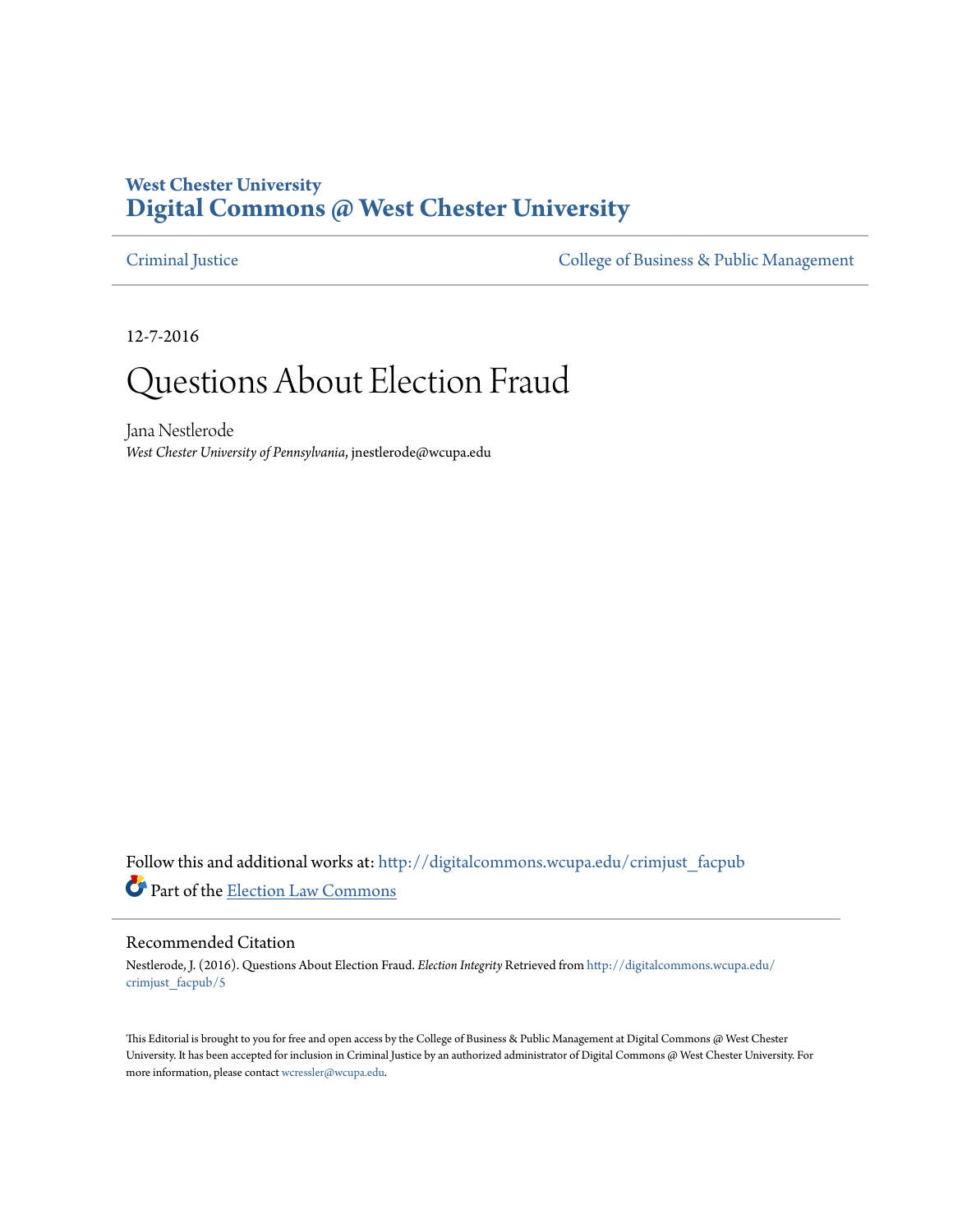# **QUESTIONS ABOUT ELECTION FRAUD**

[Aside](https://electionintegrity.wordpress.com/type/aside/) posted on [December](https://electionintegrity.wordpress.com/2016/12/08/questions-about-election-fraud/) 8, 2016 by [Moderator](https://electionintegrity.wordpress.com/author/dael4/)

## By Jana Nestlerode Dec. 7, 2016

#### **What is election fraud?**

When we talk about "election fraud" we're talking about electronic manipulation of computer-counted vote totals. It's not to be confused with "vote fraud" which may involve voting more than once in an election, impersonating a dead voter to cast a ballot, registration of a person not eligible to vote, etc.

#### **Should I be worried about vote fraud?**

Not really. It's pretty rare, and when it does happen it can hardly affect the outcome of an election. Vote fraud is relatively easy to detect and stop, but even if the fraud is not caught, it can't affect that many votes.

## **Should I be worried about election fraud?**

Yes, you should be very worried about election fraud. The electronic manipulation of votes can affect thousands of votes at one time, and can readily change the outcome of an election.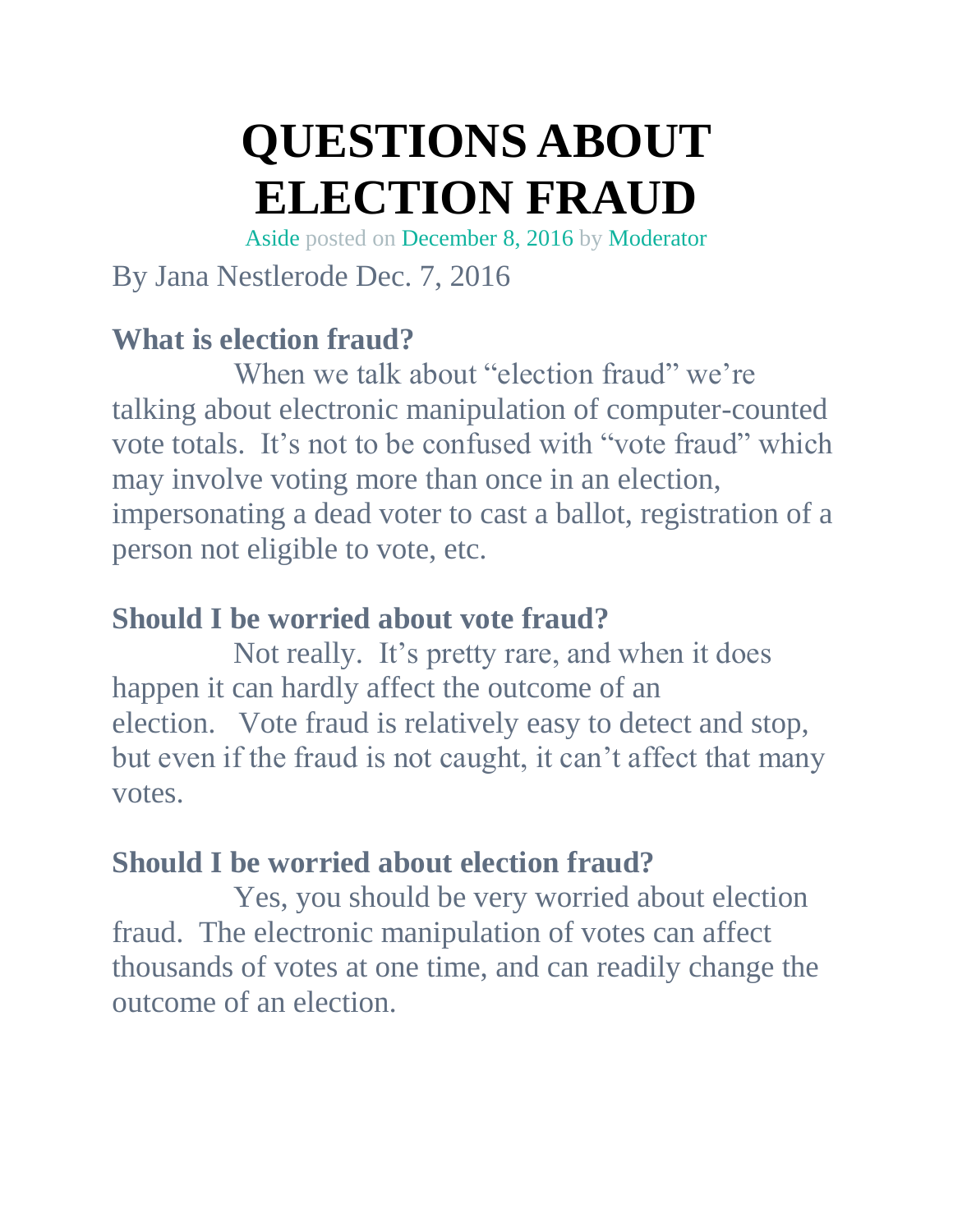#### **But I trust the poll workers in my precinct. They wouldn't do anything like that.**

Poll workers may be honest hard-working patriotic citizens who would never manipulate the vote totals. But if someone did hack the machines, they wouldn't know. In fact, they would have no way of knowing. They may honestly believe the reported vote totals are accurate, when in fact they could be fraudulent.

#### **But how could that happen without their knowledge?**

Well, voting machines left unattended for even a few minutes can be infected with a virus that will alter the vote totals. It could be anyone, not just a poll worker. It could be a janitor, a high school student, a technician brought in to service the machines – anyone, really. It could also be individuals working for the machine manufacturers. It would be easy for programmers or hackers there to program the machines to tally the votes so that a preferred candidate wins. Again, the pollworkers would never know.

#### **Is there any evidence that the machine manufacturer might do something like this?**

Well, some have been openly partisan and have made their preferences known.

#### **Is that all? Is there other evidence?**

Lots. Walden O'Dell, the CEO of Diebold, sent out a political fundraising letter saying he was going to do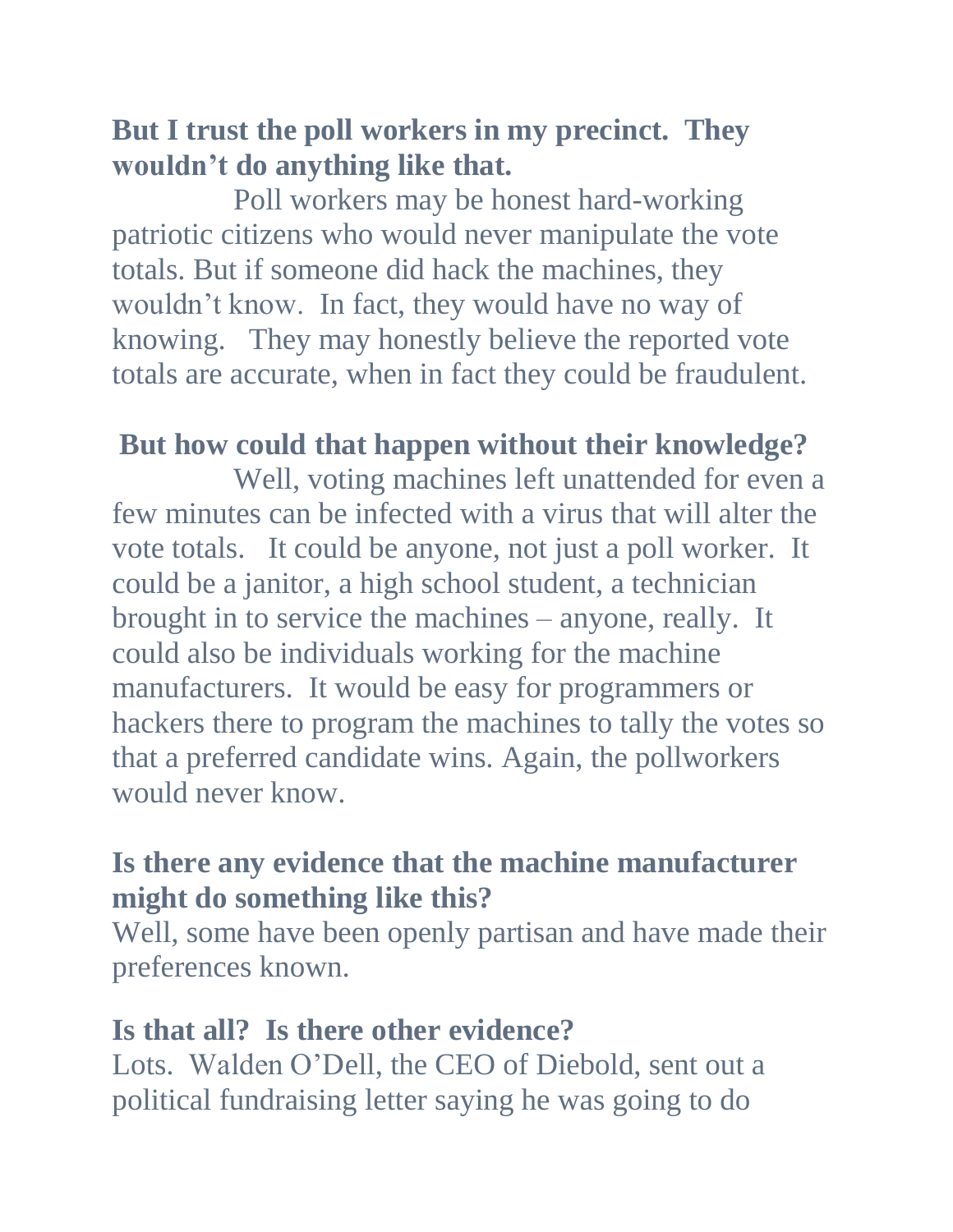everything he could to make sure Bush won Ohio. Diebold also hired a programmer who had been convicted of twenty-three counts of felony theft. He had used computerized accounting system to commit those crimes. Chuck Hagel won a Senate seat against all odds in Nebraska. Until two weeks before he announced his candidacy, he ran the company that made the machines that would be counting the votes in his state. There were inexplicable upsets in Georgia where six democratic incumbents lost to republicans. Investigators later found software embedded in Diebold's systems with the ironic

#### name "rob-georgia".

#### **This is awful. So someone would have to have access to the voting machine – but if only one machine is affected, that can't alter that many votes can it?**

Unfortunately, the infection of one machine can infect other voting tabulators.

#### **But my precinct leader says there can be no fraud because their machines aren't connected to the internet.**

That really doesn't matter. Let's say a nefarious person wanted to steal a Presidential election in Pennsylvania. All s/he would have to do is have access to any one of the thousands of voting machines in the state for a few minutes. That person could insert a virus-infected card reader into the machine for about one minute. The virus would then infect that machine's internal card reader. At the end of the voting day, the poll worker takes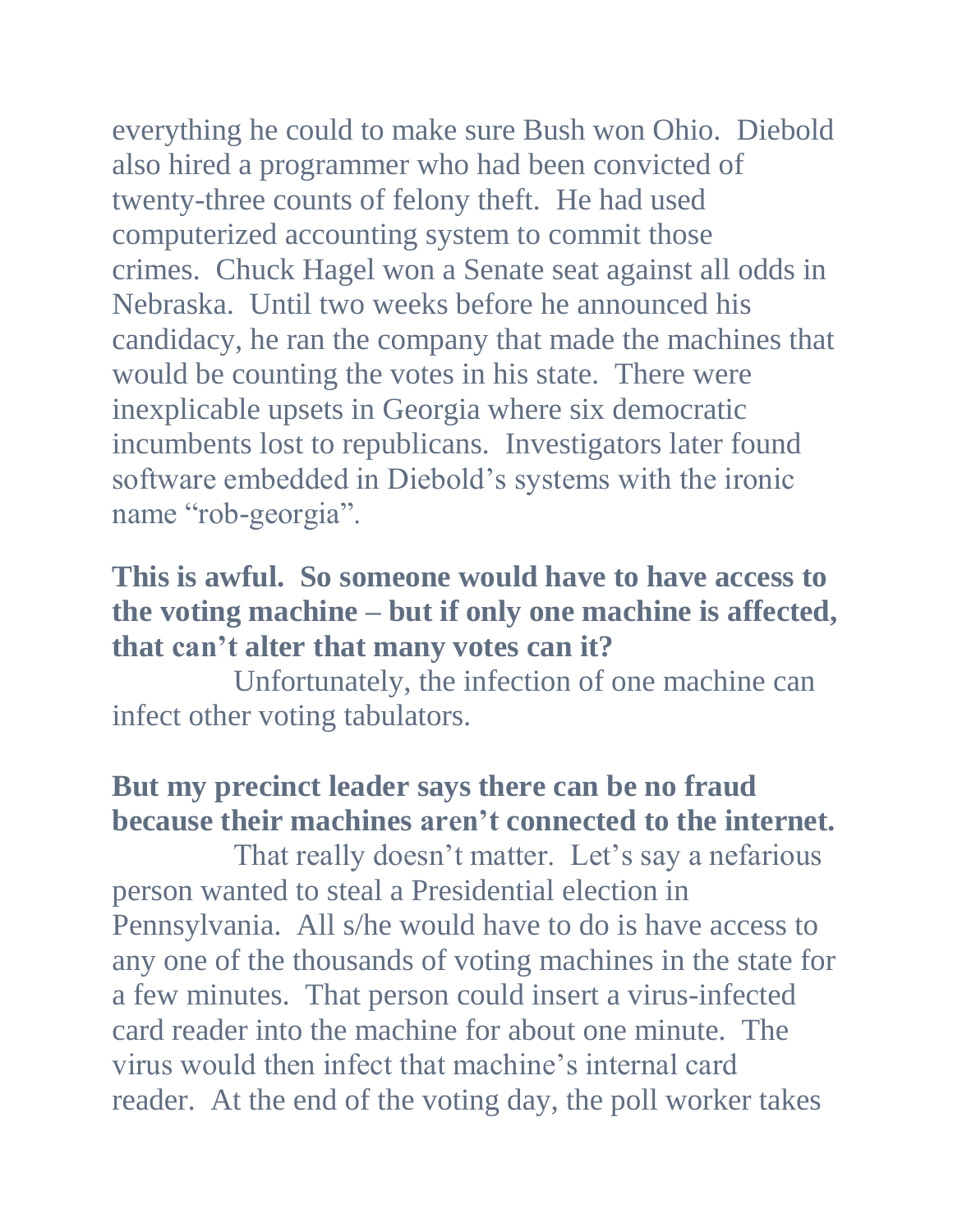the infected card reader physically to the central tabulator located in the county seat. That infected card reader is inserted into the county tabulator and now the county tabulator is infected. The county tabulator will electronically deliver the results for that county to the Secretary of State. Now the Secretary of State's tabulator is infected.

#### **What would the virus actually do?**

It could do any number of things. It could just direct the computation of the final tabulation to make sure that a particular candidate wins. To avoid being caught, the virus would make sure that the total vote count didn't exceed the total number of votes cast. The virus could be programmed so that the winner's margin was large enough to ensure the win, but not trigger an audit or a statemandated recount. For instance, some states will order a recount if the margin of votes between the candidates is less than one half of one percent.

#### **But couldn't we detect such a virus?**

Probably not. The hacker who programmed the virus could tell the virus to delete itself at the end of the voting day. Even if that did not occur, the manufacturers of these machines refuse to permit a forensic examination of their machines. Election officials, too, are reluctant to order any forensic examinations of the machines.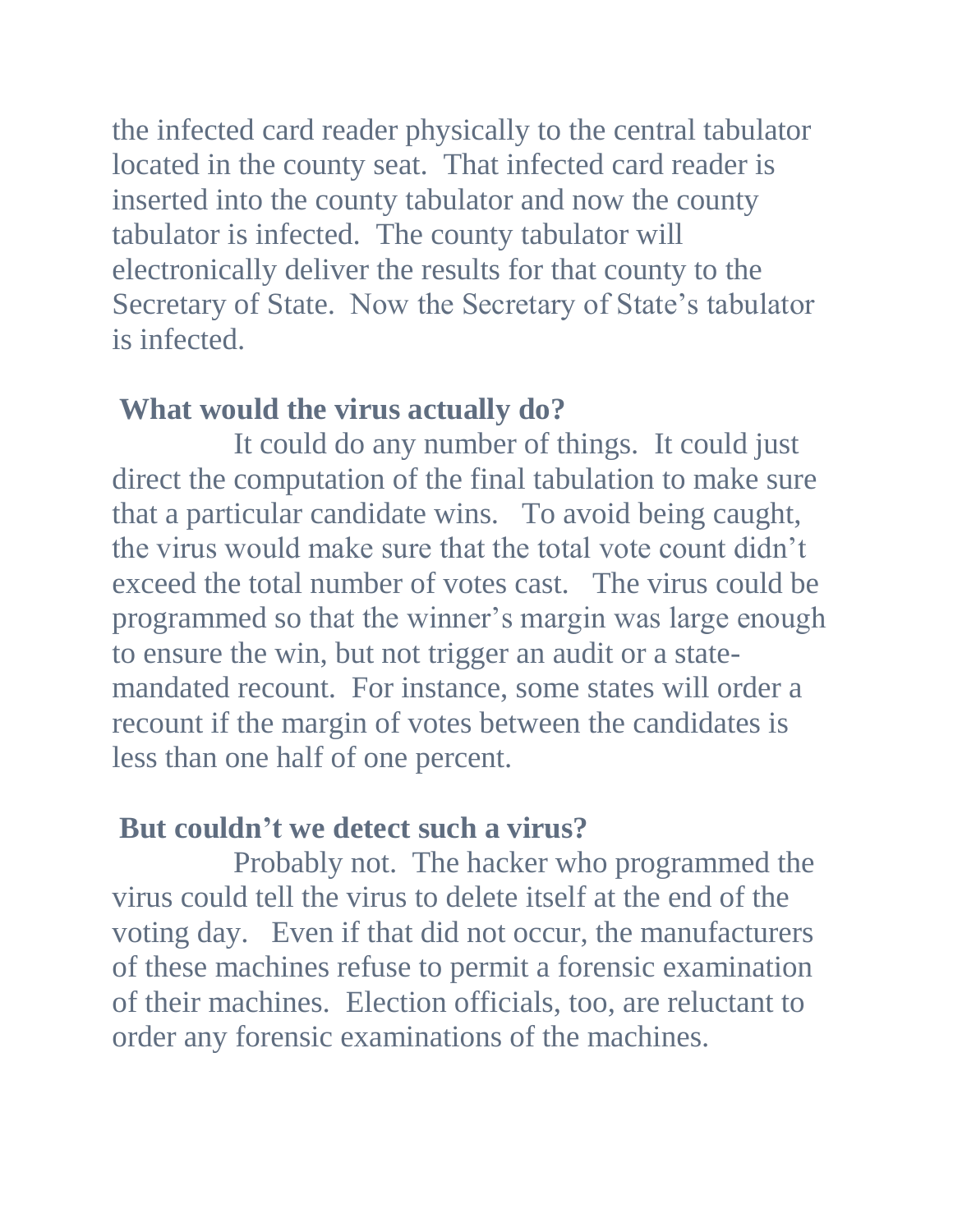#### **Are there other ways that an election could be electronically stolen?**

Yes. There's something called a man-in-themiddle hack. A hacker would only need the IP address of the computer in a county election board's office, and the IP address of the computer in the state's Secretary of State Office. The hacker can than insert himself into the "conversation". From a remote location, he can "pretend" to be the SOS talking to the county, or he can pretend to be the county talking to the SOS. That way he can alter the vote tallies at both ends … at the county tabulator and at the Secretary of State's computer.

#### **But, geez, would anyone really do that?**

Sure. In federal and even some state elections, there's a lot at stake. Corporations stand to gain or lose billions of dollars depending on the outcome of some of these elections. Candidates who are willing to reduce corporate taxes, reduce regulations on corporations, or pass favorable legislation for them can significantly affect corporate revenues. Then there are the "true believers" who are so passionate about an issue that hacking an election feels like a moral duty to them. They may be avid gun enthusiasts who fear firearm restrictions, or pro-life devotees who believe that they are saving babies.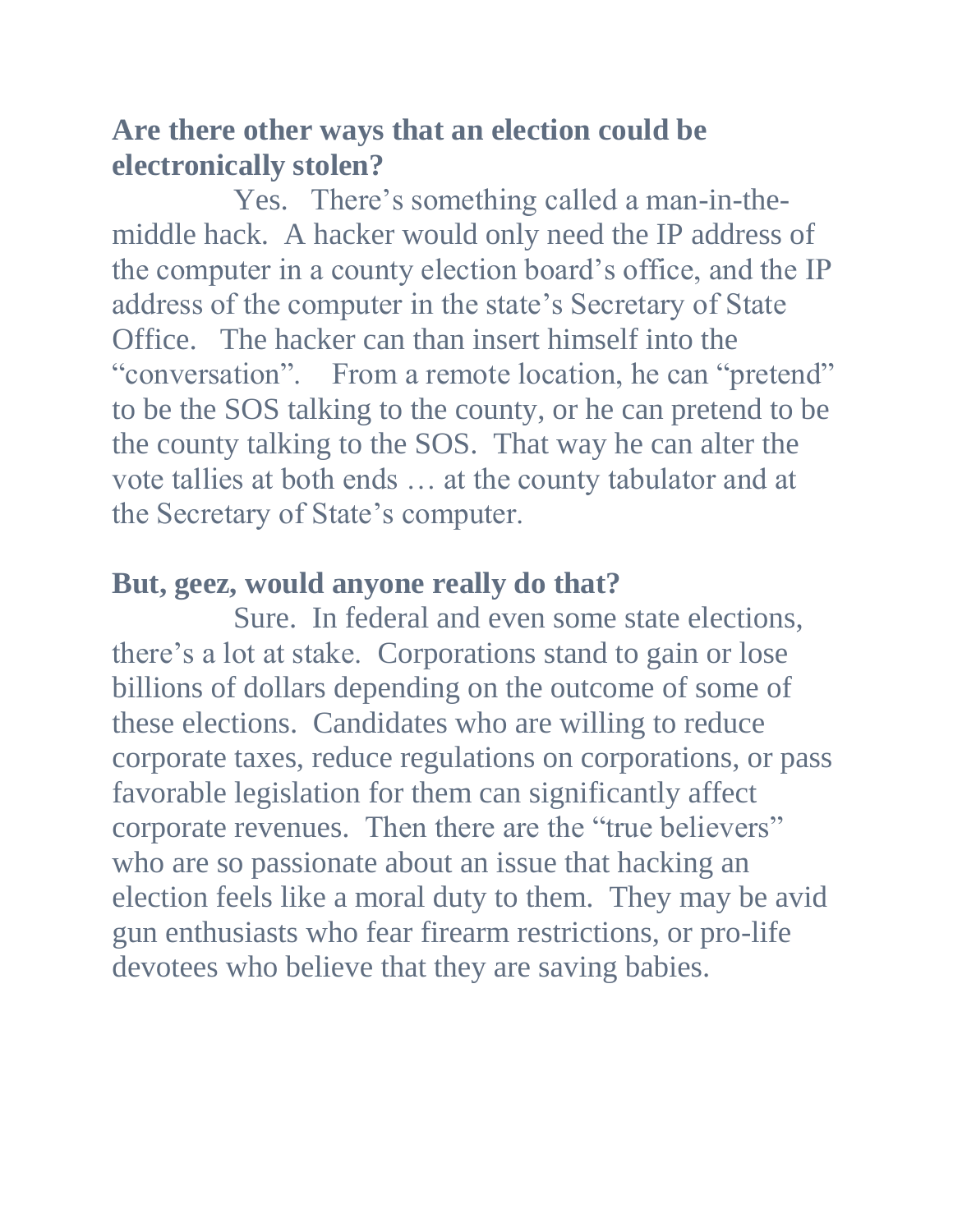#### **What about the Russians? Could they hack our elections?**

Well, there's some evidence that state voter registration systems might have been affected by a computer hack originating outside the country. Conclusive evidence has yet to be shared by our federal agencies. But yes, election fraud could originate outside our country.

#### **Is there any evidence that our elections have been hacked?**

Yes. Exit polls have been used throughout history to act as a check on the integrity of elections. When the reported vote tallies match or come close to the exit polls, the election results are thought to be fairly reported. But when the reported vote tallies vary from the exit polls by more than 1 or 2%, it's time to investigate.

#### **But I thought our exit polls pretty much matched the reported vote totals.**

The National Election Pool (a consortium of various media outlets) contracts to have exit polling done. They don't do it to ensure the integrity of our elections; they do it so that they can tentatively predict an outcome and have something to say in their newspapers or broadcasts. So when the reported vote tallies vary from their exit polls, they "adjust" the exit polls after the fact so that the numbers match.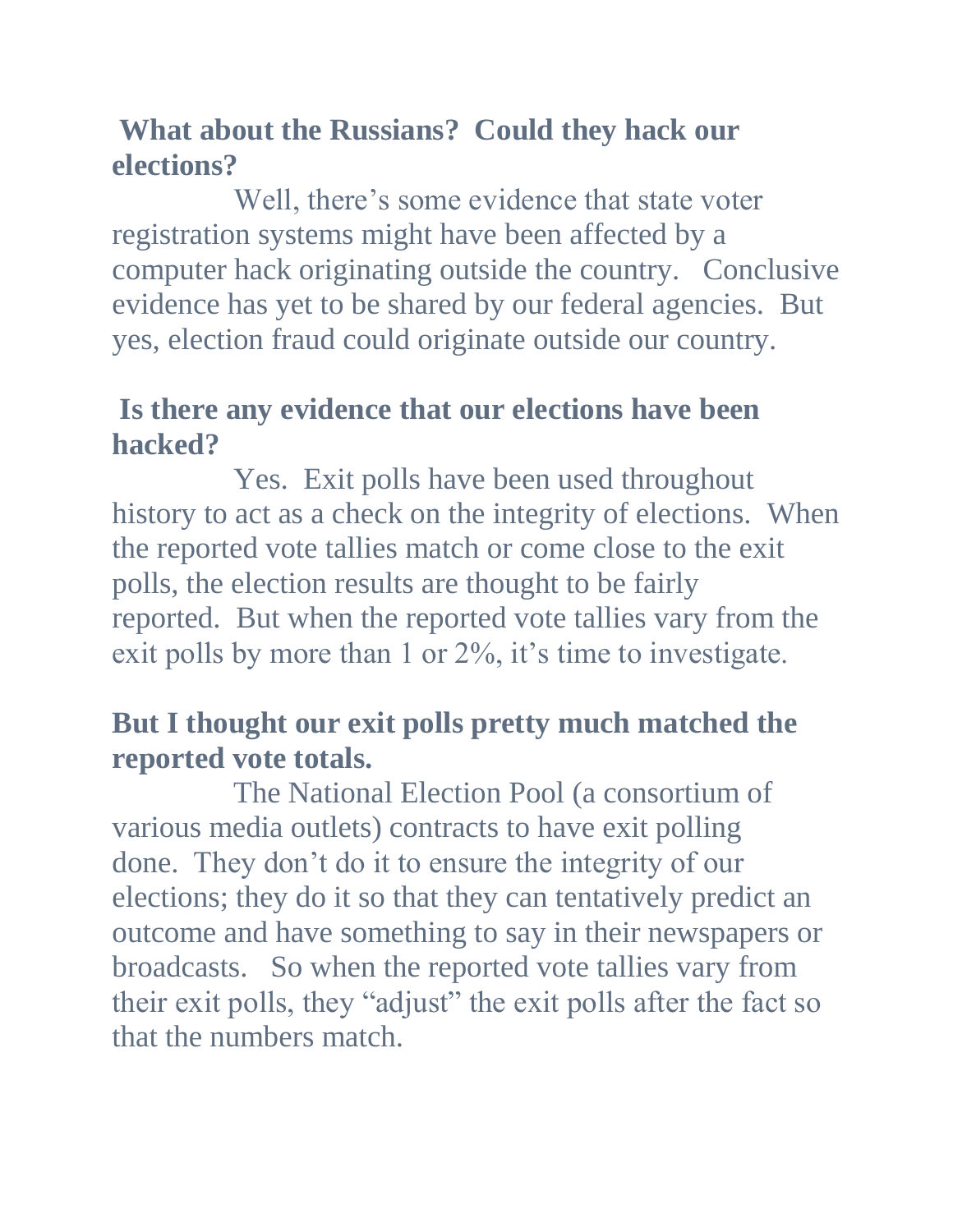#### **So the "adjusted exit poll" numbers are kind of fake, right?**

Right. That's why election fraud experts capture the unadjusted exit poll whenever they can. A comparison of the unadjusted exit polls against the reported vote tallies will generally tell us if something is wrong.

## **And is something wrong?**

Yep. We're seeing variations that should raise alarms about our voting integrity. We've been seeing more and more of these variations ever since we went to a computerized counting of our ballots.

#### **So how would you describe our voting system here in the U.S.?**

It's a hacker's paradise. It's shockingly easy to hack an election in America. In a real democracy, citizens cast their ballots in secrecy, and then the ballots are counted in public. But here in America, everything is secret. We're supposed to "trust" the machine programmers to count our ballots as cast without having any means to ensure that they're doing so.

#### **But I got a receipt from my touchscreen machine that had the name of the person I voted for. So I can be sure that my vote was counted as cast, can't I?**

Unfortunately, no. The machine can be programmed to print a receipt for you that reflects the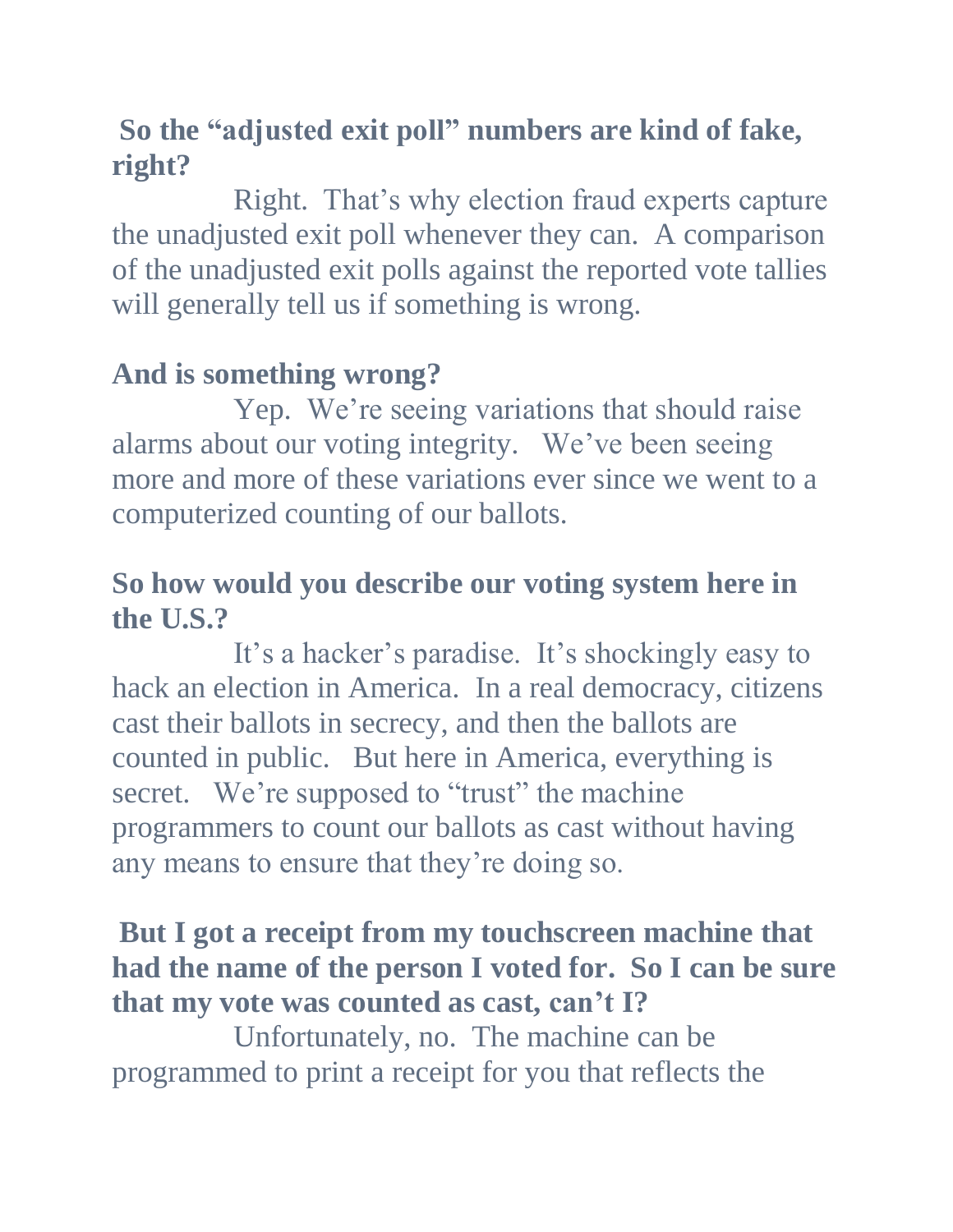candidate you voted for. But the machine can be programmed to actually record or count your vote differently than what's printed on your receipt.

#### **My friend voted on an optical scan machine. She just darkened the circle by her candidate's name and then scanned her ballot into a machine. That's safe isn't it?**

No, it's not. The optical scan machines can be infected with viruses or mis-programmed just like the touchscreen machines.

#### **But my Secretary of State says that these machines have been tested and certified.**

The Secretary of State tests a single machine of the type that will be used. So that particular machine can be certified to work correctly on that date and at that moment. But the Secretary of State does not test every machine that will be used to count ballots in the state. And even the very machine the Secretary of State tested can be infected later to miscount the votes.

#### **But really, shouldn't we just trust the machines until we see conclusive evidence that they're wrong?**

No. Not if you want to live in a democracy. Hackers can too easily hide their tracks. You could have reported vote tallies that diverge widely from the actual votes and you would never know. The hackers would be "electing" our President, not the people.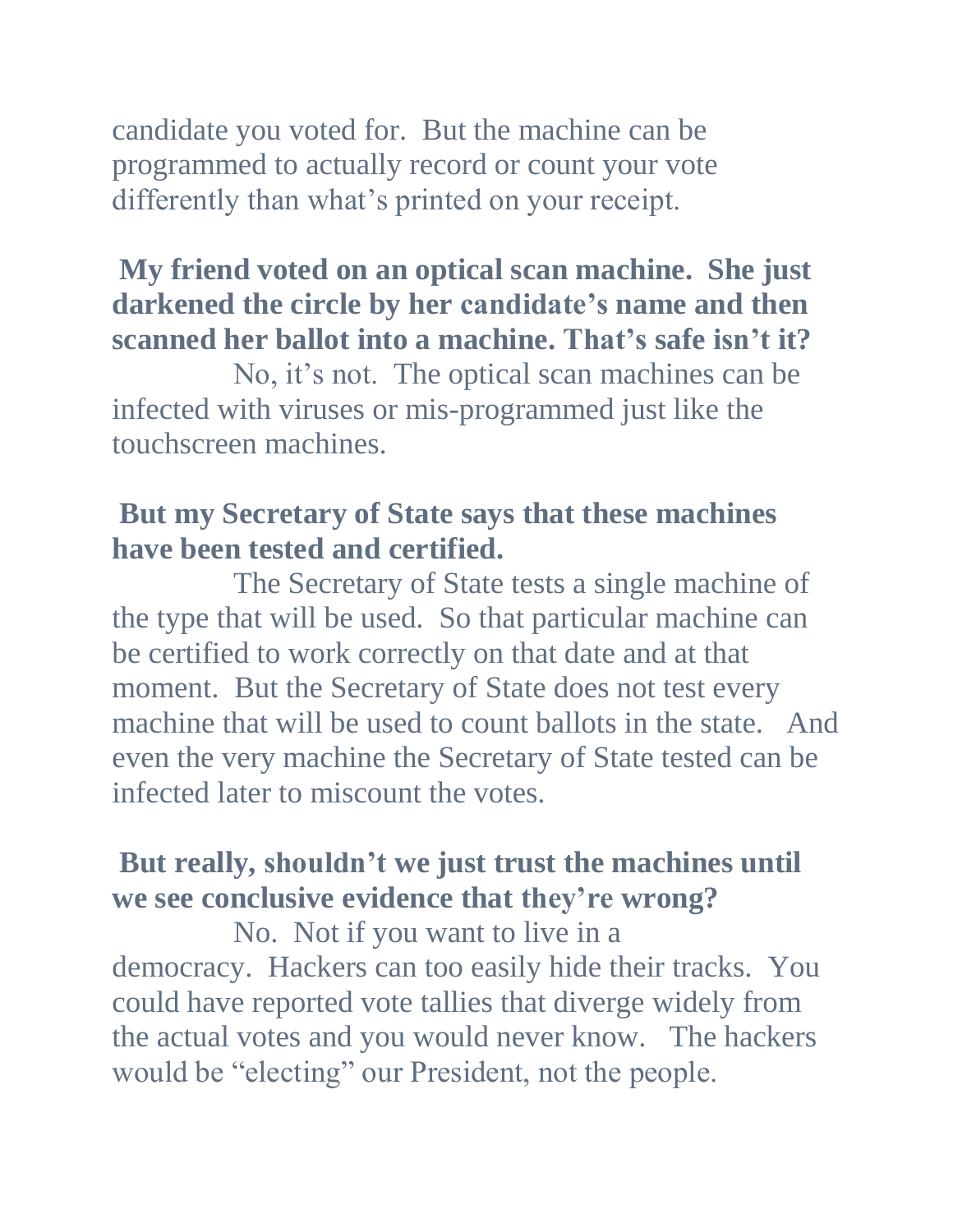#### **The current recount will catch any fraud, won't it?**

It may catch some, but it will miss a lot. In precincts that have paper ballots we can do some checking. Poll workers will want to simply run the ballots through the same machine again, because it's easier and faster. But that will just be running the ballots through the same possibly infected machine. A hand count of the ballots is essential.

In precincts that don't have a paper ballot as a backup, the machines need to be examined forensically. But many states aren't allowing that. So that fraud will go undetected. Given that the virus can delete itself on election night, even a forensic examination might be futile.

#### **So what can we do?**

 **We have to return to hand-counted paper ballots. Everywhere.**

#### **But won't that be time-consuming and tedious? Computers make everything so easy!**

If we want a democracy, we have to spend a bit of energy to make it happen. It's a small price to pay for ensuring that the person who earned the most votes wins the election. In Canada, the paper ballots are hand-counted within about four hours of the close of elections. Australia, Germany and the Netherlands also hand count paper ballots. If they can do it, I'm sure we can.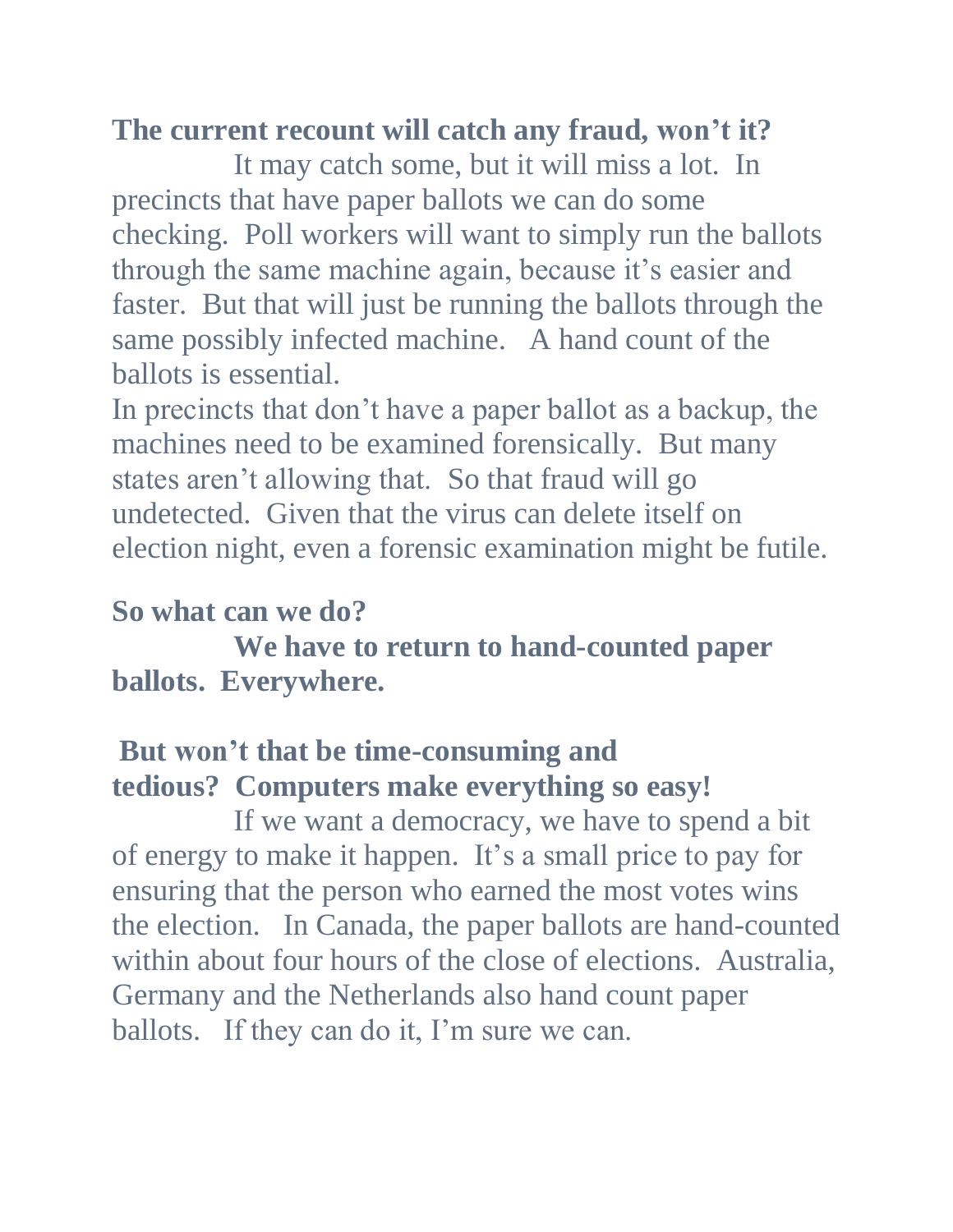#### **Okay, so is there any evidence of fraud in this 2016 election?**

Yes. Plenty. Would you like me to explain?

#### **Yes! Please do!**

Okay. But let me point out something about this year's elections. The Senate races were particularly important this year because the outcome of those races could change the party having the majority – and the Senate is a powerful legislative body that has to confirm Supreme Court nominees. The new President will get to nominate Justice Scalia's replacement, and the new Senate will confirm – and a bare majority is all that's needed. The Supreme Court gets to decide hot button issues like gerrymandering, abortion rights, gun rights, gay marriage, the right to unionize. So for many, many people this election was very important. That is, there was an extraordinary incentive for fraud.

#### **Okay, so what's the evidence?**

Experts were able to look at the unadjusted exit polls for the Presidential and Senate races. Remember these are the exit poll numbers BEFORE the NEP fiddles with them to get them to artificially match the reported vote tallies. And what the experts saw were anomalies that don't happen when election results are counted accurately.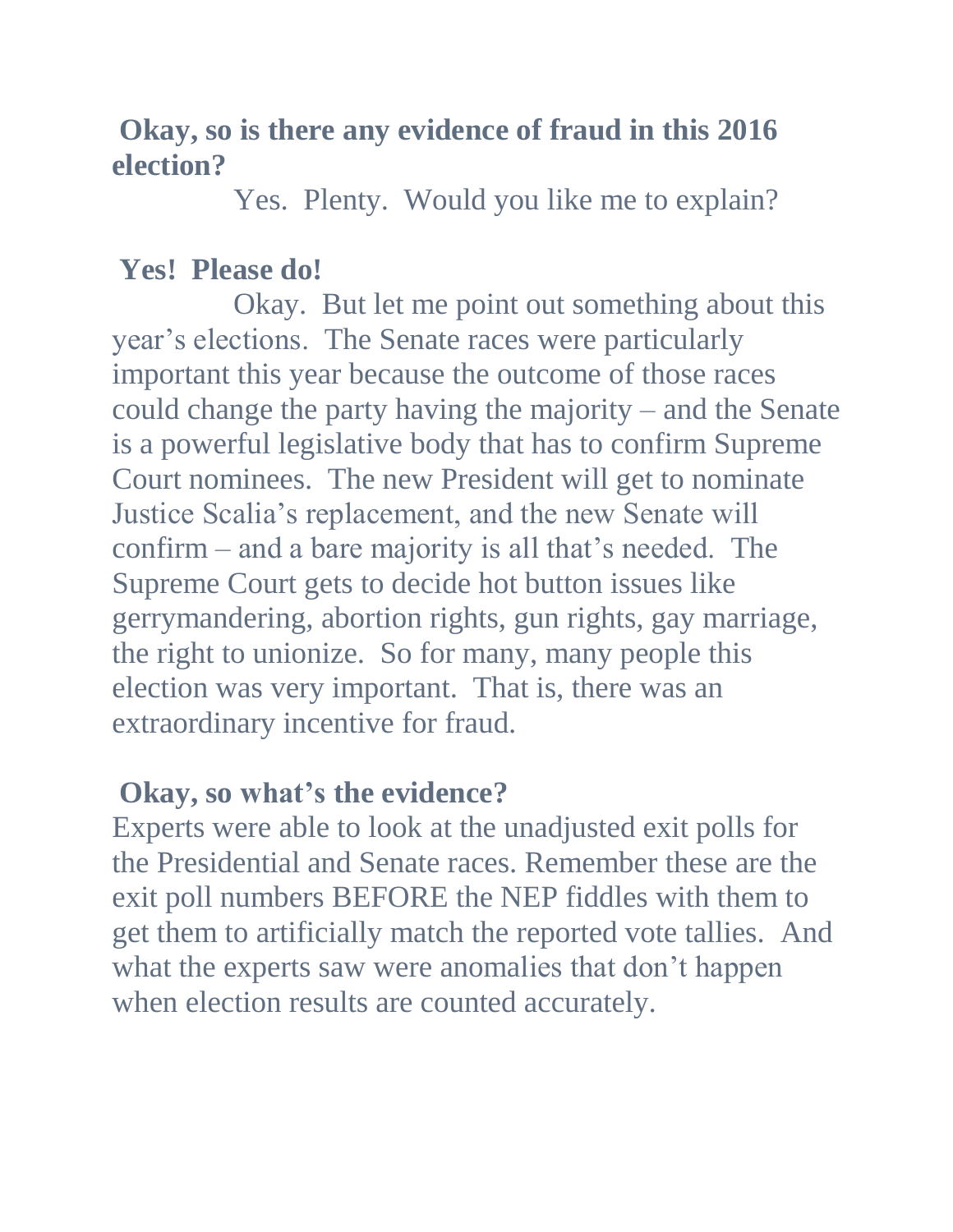#### **What kind of anomalies?**

We saw alarming discrepancies between the unadjusted exit polls and the reported tallies in several critical Senate races. It appeared that the republican candidates' vote totals were much higher than the unadjusted exit polls would indicate.

#### **Can you be more specific?**

Sure. There were 20 senate races this year. In all but two there was a "red shift".

#### **What is a "red shift"?**

It is evidence of a shifting of the votes from democrat to republican. We have seen a very consistent "red shift" in our elections for about 15 years.

#### **Is there such a thing as a "blue shift"?**

Yes. That would be a shifting of votes from republican to democrat.

#### **Does that occur?**

A "blue shift" is rare, and when it has occurred, it didn't affect the overall outcome of the election. It simply makes the real winner look like s/he won by more votes.

#### **Has a "red shift" changed the outcome of an election?**

Yes. This is where there is significant concern. This has happened before, but let's stick to the 2016 elections. We'll use the reported numbers used in this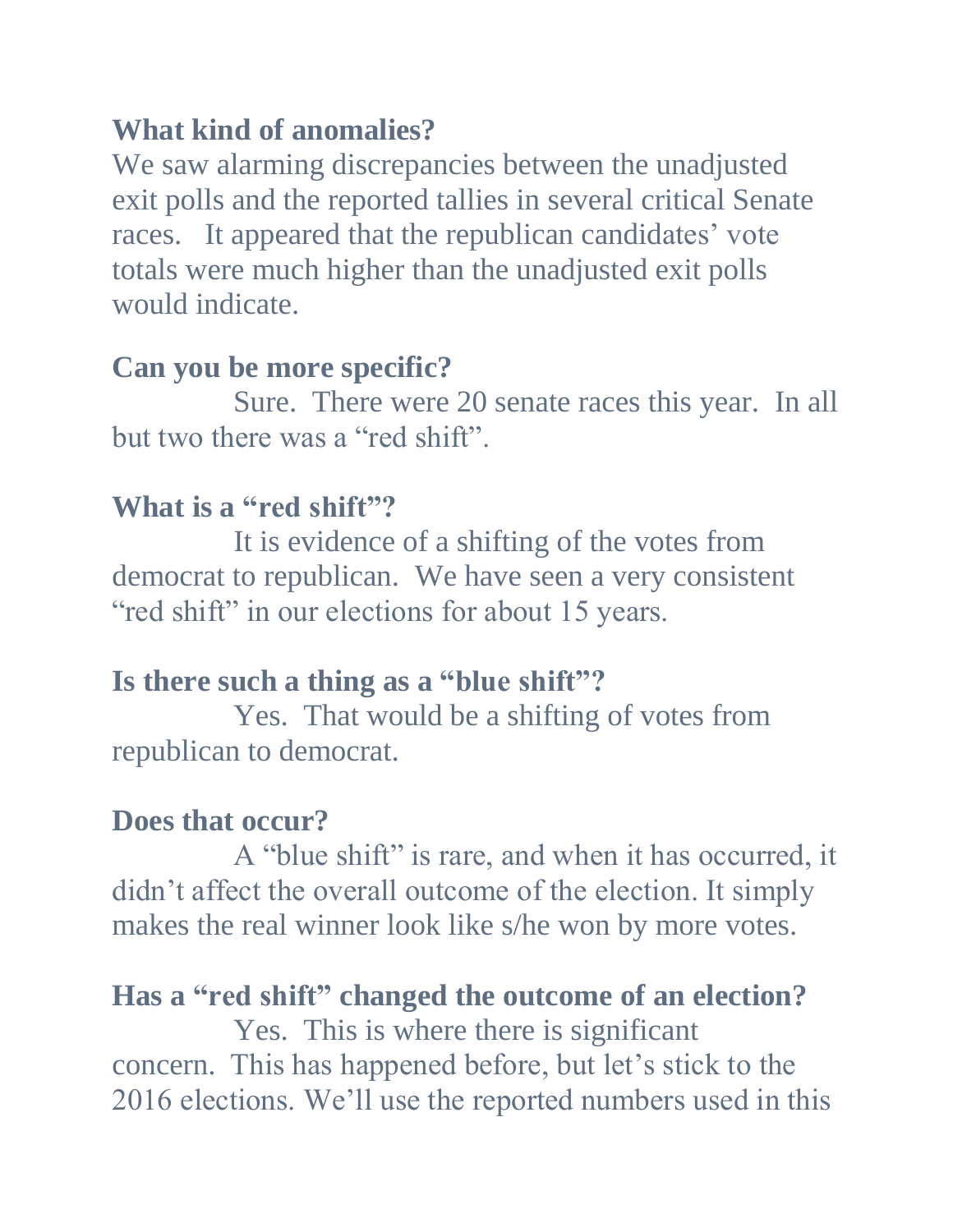election before any states began a recount. There was a "red shift" in 18 out of 20 senate races; in three of them the shift actually changed the outcome of the election. Jonathan Simon has performed the calculations. See [www.CodeRed2016.com.](http://www.codered2016.com/) Take a look.

| <b>STATE</b>     | PERCENT OF VOTES<br><b>SHIFTED TO RED</b><br>IN 2016 U.S. SENATE RACES |
|------------------|------------------------------------------------------------------------|
| <b>MISSOURI</b>  | $10.7\%$                                                               |
| <b>WISCONSIN</b> | $7.3\%$                                                                |
| PENNSYLVANIA     | 4.6%                                                                   |

#### **Couldn't the exit polls be wrong?**

Yes, but the odds of the exit polls being wrong are much smaller than the odds of the reported vote tallies being wrong. That's why we need a way to verify the reported vote tallies. Right now, without paper ballots to count against the computer numbers, and without the cooperation of state official and precinct workers, there's no way to check.

#### **What about the 2016 Presidential race?**

Okay, let's look at that. We have unadjusted exit polls for 28 states. We see a "red shift" in 23 out of 28 of those states. In 5 of those states, the difference was enough to change the outcome of the Presidential election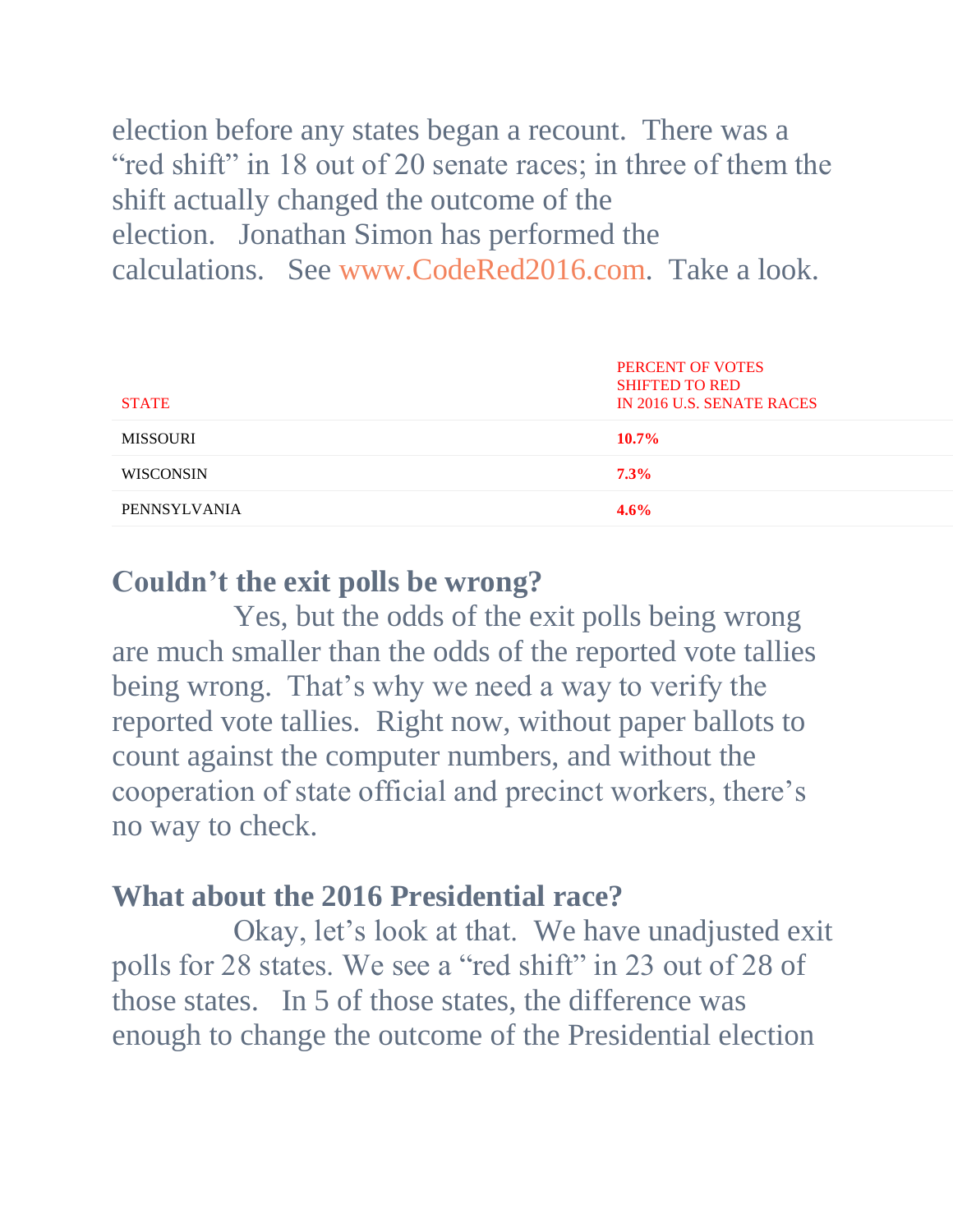#### in that state. That number is indicated in red. Again, Jonathan Simon has done this examination.

| <b>STATE</b>          | PERCENTAGE OF VOTES SHIFTED<br><b>TO RED</b><br><b>IN 2016 U.S. PRESIDENTIAL RACE</b> |
|-----------------------|---------------------------------------------------------------------------------------|
| <b>UTAH</b>           | 11.9%                                                                                 |
| <b>MISSOURI</b>       | 10.7%                                                                                 |
| <b>MAINE</b>          | 8.3%                                                                                  |
| <b>OHIO</b>           | 8.0%                                                                                  |
| <b>NEW JERSEY</b>     | 7.8%                                                                                  |
| <b>SOUTH CAROLINA</b> | 6.7%                                                                                  |
| <b>NORTH CAROLINA</b> | 5.7%                                                                                  |
| <b>IOWA</b>           | 5.6%                                                                                  |
| <b>PENNSYLVANIA</b>   | 5.1%                                                                                  |
| <b>WISCONSIN</b>      | 4.7%                                                                                  |
| <b>INDIANA</b>        | 4.6%                                                                                  |
| <b>GEORGIA</b>        | 3.7%                                                                                  |
| <b>NEVADA</b>         | 3.5%                                                                                  |
| <b>KENTUCKY</b>       | 3.3%                                                                                  |
| <b>FLORIDA</b>        | 2.5%                                                                                  |
| <b>VIRGINIA</b>       | 2.3%                                                                                  |

#### **So are you saying that Hillary Clinton really won this election?**

Probably. We can't know for sure until we look at the paper ballots and at the machine codes. But these numbers indicate a serious problem with our elections. And because we know how easy it is to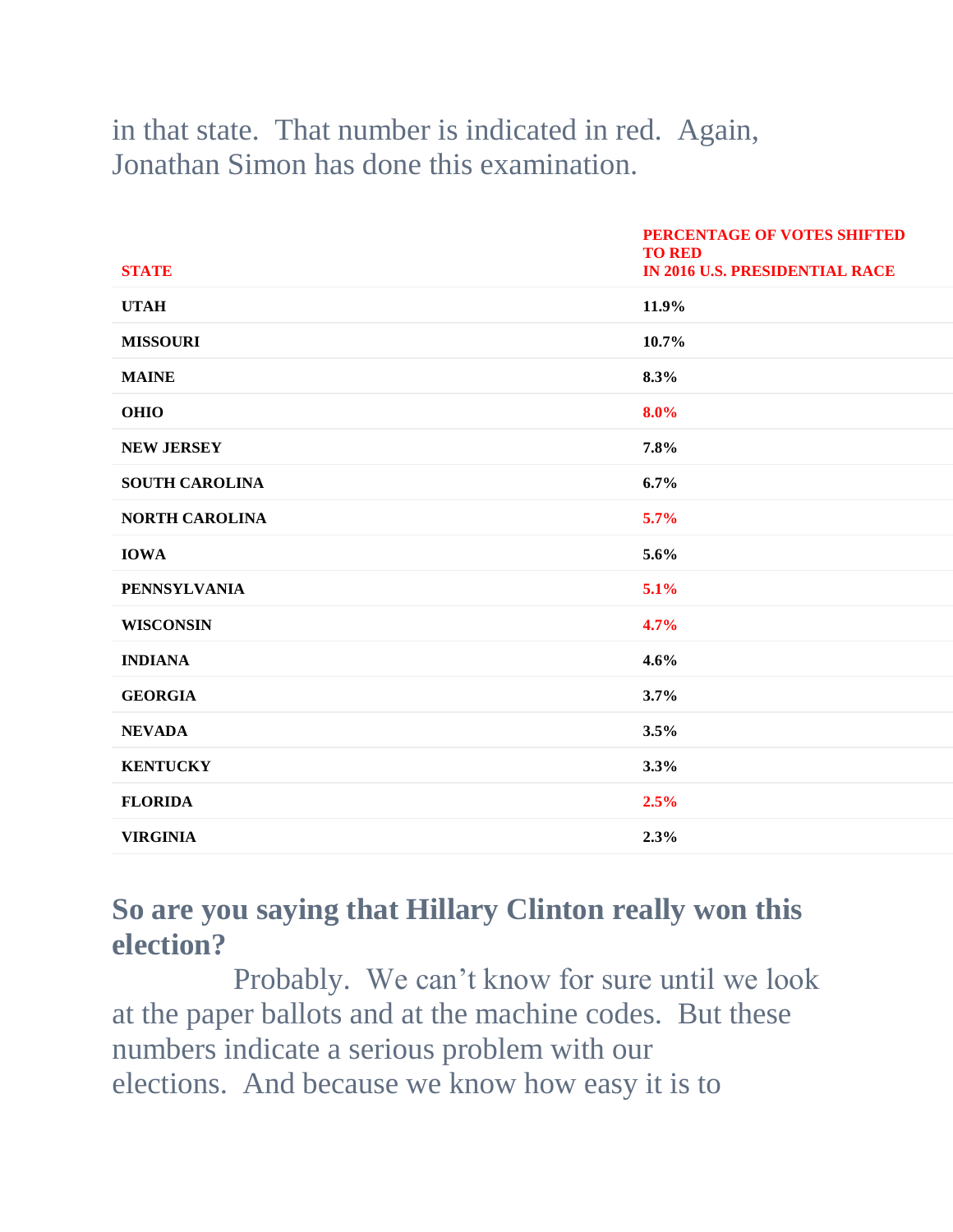electronically alter the outcomes, and because we know that there are those highly incentivized to do so, we'd be very foolish not to investigate this election.

#### **How long has this "red shift" been going on?**

Experts have been noticing this for almost fifteen years. If these were random anomalies we would be seeing relatively even numbers of shifts to the red or to the blue over time. But we don't see that. The shift is consistently to the red. The odds of this consistent red shift happening by chance are statistically impossible. This long-term pattern is another very strong indicator that our elections are being hacked.

#### **But isn't this pretty bold?**

This evidence on its face should be enough to launch a nationwide investigation. It is showing a brazen theft of the Presidential and Senate elections in multiple states. The hackers are getting more aggressive and more arrogant. The system is blinking red, literally. They think they can steal our democracy, and right now they're getting away with it.

#### **This is really upsetting. But it's just too hard to fix this.**

No it's not. We can demand hand-counted paper ballots. There's strength in numbers. Once we have a critical mass of citizens who understand, we can make the changes we need to get our democracy back.